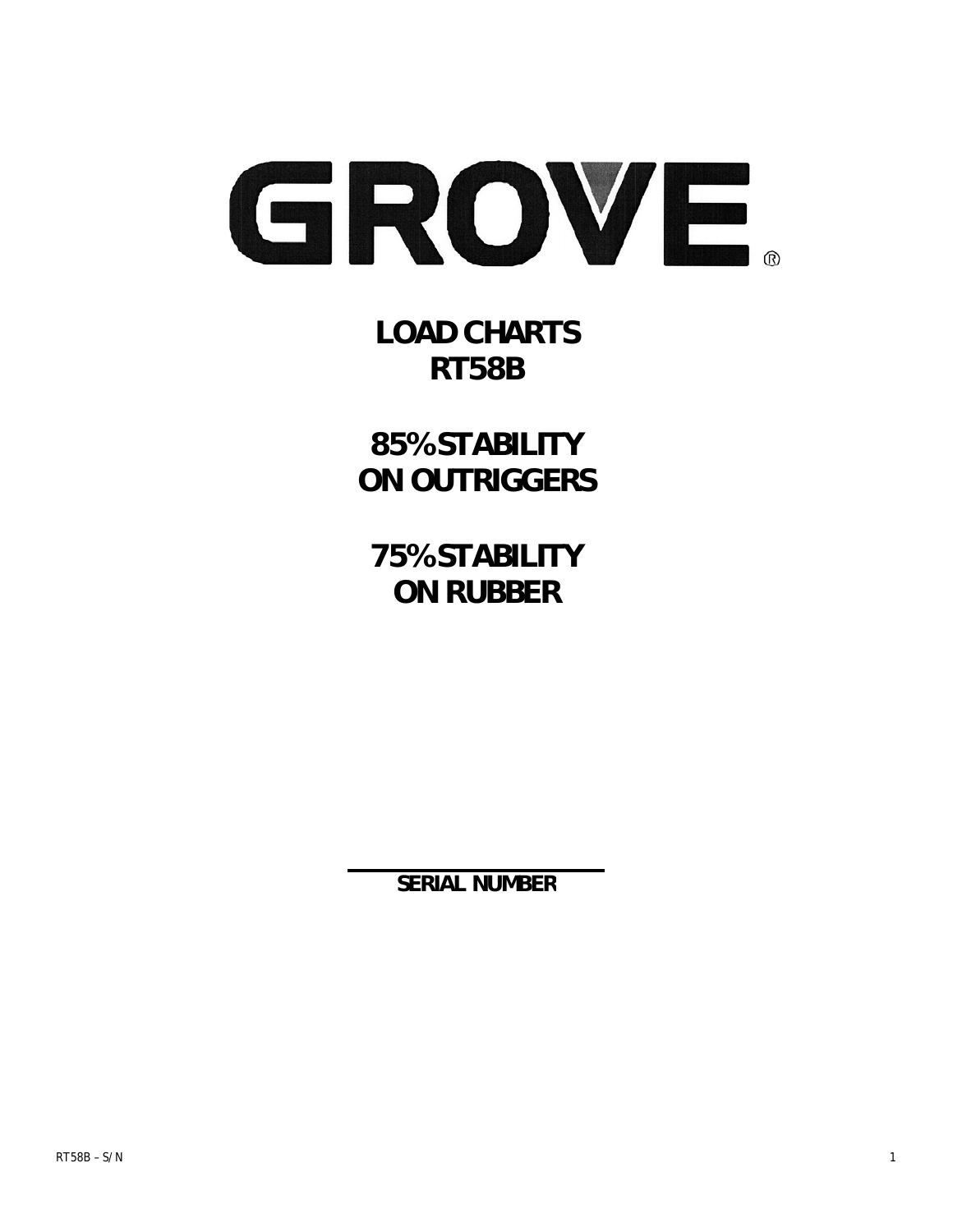### **NOTES FOR LIFTING CAPACITIES**

#### **GENERAL:**

- 1. Rated loads as shown on lift chart pertain to this machine as originally manufactured and equipped. Modifications to the machine or use of optional equipment other than that specified can result in a reduction of capacity.
- 2. Construction equipment can be hazardous if improperly operated or maintained. Operation and maintenance of this machine shall be in compliance with the information in the Operator's and Safety Handbook, Service Manual and Parts Manual supplied with this machine. If these manuals are missing, order replacements from the manufacturer through the distributor.
- 3. The operator and other personnel associated with machine shall fully acquaint themselves with the latest American National Safety Standards (ASME/ANSI) for cranes.

#### **SETUP:**

- 1. The machine shall be level and on a firm supporting surface. Depending on the nature of the supporting surface, it may be necessary to have structural supports under the outrigger floats or tires to spread the load to a larger bearing surface.
- 2. For outrigger operation, all outriggers shall be properly extended with tires raised free of crane weight before operating the
- boom or lifting loads.<br>3. When machine is equi-When machine is equipped with center front stabilizer, the front stabilizer shall be set in accordance with instructions in Operator's & Safety Handbook.
- 4. When equipped with removable and/or extendible counterweight, the proper counterweight shall be installed and fully extended before and during operation.
- 5. Tires shall be inflated to the recommended pressure before lifting on rubber.
- 6. With certain boom and hoist tackle combinations, maximum capacities may not be obtainable with standard cable lengths.
- 7. Unless approved by the crane manufacturer, do not travel with boom extension or jib erected. Refer to the Operator's and Safety Handbook for job-site travel information.

#### **OPERATION:**

- 1. Rated loads at rated radius shall not be exceeded. Do not attempt to tip the machine to determine allowable loads. For clamshell or concrete bucket operation, weight of bucket and load must not exceed 80% of rated lifting capacities.
- 2. All rated loads have been tested to and meet the requirements of SAE J1063 Cantilevered Boom Crane Structures Method of Test, and do not exceed 85% of the tipping load on outriggers as determined by SAE J765 Crane Stability Test Code.
- 3. Rated loads include the weight of hookblock, slings and auxiliary lifting devices and their weights shall be subtracted from the listed rating to obtain the net load to be lifted. When more than the minimum required parts of line needed to pick the load are used, the additional rope weight as measured from the lower sheaves of the main boom nose shall be considered part of the load to be lifted. When both the hook block and headache ball are reeved, the lifting device that is NOT in use, including the line as measured from the lower sheave(s) of the nose supporting the unused device shall be considered part of the load.
- 4. Load ratings are based on freely suspended loads. No attempt shall be made to move a load horizontally on the ground in any direction. 5. The maximum in-service wind speed is 20 m.p.h. It is recommended when wind velocity is above 20 m.p.h., rated loads and boom lengths
- shall be appropriately reduced. For machines not in-service, the main boom should be retracted and lowered with the swing brake set in wind velocities over 30 m.p.h.
- 6. Rated loads are for lift crane service only.
- 7. Do not operate at a radius or boom length where capacities are not listed. At these positions, the machine may overturn without any load on the hook.
- 8. The maximum load which can be telescoped is not definable because of variations in loadings and crane maintenance, but it is safe to attempt retraction and extension of the boom within the limits of the capacity chart.
- 9. When the boom length or lift radius or both are between values listed, the smallest load shown at either the next larger radius or next longer or shorter boom length shall be used.
- 10. For safe operation, the user shall make due allowances for his particular job conditions, such as: soft or uneven ground, out of level conditions, high winds, side loads, pendulum action, jerking or sudden stopping of loads, hazardous conditions, experience of personnel, two machine lifts, traveling with loads, electric wires, etc. Side pull on boom or jib is extremely dangerous.
- 11. If machine is equipped with individually controlled powered boom sections, the boom sections must be extended equally at all times.
- 12. Never handle personnel with this machine unless the requirements of the applicable national, state, and local regulations and safety codes are met.
- 13. Keep load handling devices a minimum of 42 inches below boom head at all times.
- 14. The boom angle before loading should be greater than the loaded boom angle to account for deflection.
- 15. Capacities appearing above the bold line are based on structural strength and tipping should not be relied upon as a capacity limitation.
- 16. Capacities for the 25 ft. boom length shall be lifted with boom fully retracted. If boom is not fully retracted, capacities shall not exceed those shown for the 30 ft. boom length.
- 17. Lifting loads at close radii directly over the operator's compartment is not recommended.
- 18. Do not lift loads when boom is fully lowered. The Load Moment Indicator (LMI) senses pressure and will not provide warnings or lockout. The
- crane can become overloaded if lift cylinder(s) is fully retracted. 19. The maximum outrigger pad load is 36,787 lb.

### **DEFINITIONS:**

- 1. Operating Radius: Horizontal distance from a projection of the axis of rotation to the supporting surface before loading to the center of the vertical hoist line or tackle with load applied.
- 2. Loaded Boom Angle (Shown in Parenthesis on Main Boom Capacity Chart): is the angle between the boom base section and the horizontal, after lifting the rated load at the rated radius with the rated boom length.
- 3. Working Area: Areas measured in a circular arc about the center line of rotation as shown on the working area diagram.
- 4. Freely Suspended Load: Load hanging free with no direct external force applied except by the lift cable.
- 5. Side Load: Horizontal force applied to the lifted load either on the ground or in the air.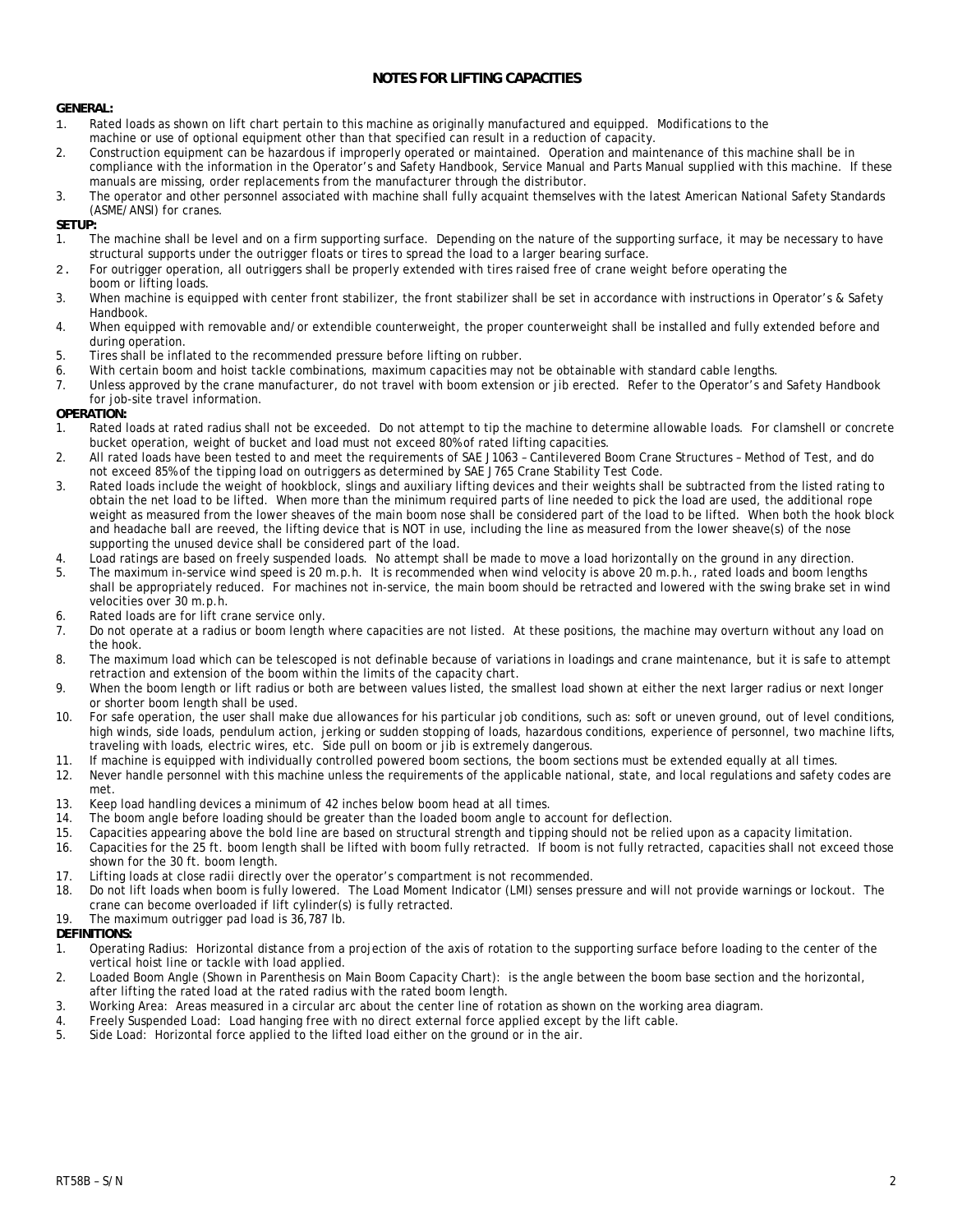## **RATED LIFTING CAPACITIES IN POUNDS 25 FT. – 60 FT. BOOM**

## ON OUTRIGGERS FULLY EXTENDED - 360**°**

|                   | #0001 or #01             |                |                  |                                                             |                |        |          |  |  |
|-------------------|--------------------------|----------------|------------------|-------------------------------------------------------------|----------------|--------|----------|--|--|
| Radius in<br>Feet | Main Boom Length in Feet |                |                  |                                                             |                |        |          |  |  |
|                   | 25                       | 30             | 36               | 42                                                          | 48             | 54     | 60       |  |  |
| 12                | 30,000                   | 30,000         | 30,000           | 30,000                                                      | 30,000         |        |          |  |  |
|                   | (54.5)<br>28,000         | (62)           | (67.5)<br>28,000 | (71)                                                        | (74)<br>28,000 | 27,600 | 25,000   |  |  |
| 15                | (45)                     | 28,000<br>(55) | (62)             | 28,000<br>(66.5)                                            | (70)           | (73)   | (75.5)   |  |  |
| 20                | 19,600                   | 19,600         | 19,600           | 19,600                                                      | 19,600         | 19,600 | 19,600   |  |  |
|                   | (23.5)                   | (41.5)         | (52)             | (59)                                                        | (63.5)         | (67.5) | (70.5)   |  |  |
| 25                |                          | 13,300         | 13,300           | 13,300                                                      | 13,300         | 13,300 | 13,300   |  |  |
|                   |                          | (23)           | (41)             | (50.5)                                                      | (56.5)         | (61.5) | (65)     |  |  |
| 30                | See Note 16              |                | 9,730            | 9,730                                                       | 9,730          | 9,730  | 9,730    |  |  |
|                   |                          |                | (25.5)           | (40.5)                                                      | (49)           | (55)   | (59.5)   |  |  |
| 35                |                          |                |                  | 7,440                                                       | 7,440          | 7,440  | 7,440    |  |  |
|                   |                          |                |                  | (27.5)                                                      | (40)           | (48)   | (53.5)   |  |  |
| 40                |                          |                |                  |                                                             | 5,880          | 5,880  | 5,880    |  |  |
|                   |                          |                |                  |                                                             | (28.5)         | (40)   | (47)     |  |  |
| 45                |                          |                |                  |                                                             |                | 4,820  | 4,820    |  |  |
|                   |                          |                |                  |                                                             |                | (30)   | (39.5)   |  |  |
| 50                |                          |                |                  |                                                             |                | 4,000  | 4,000    |  |  |
|                   |                          |                |                  |                                                             |                | (13.5) | (30)     |  |  |
| 55                |                          |                |                  |                                                             |                |        | 3,350    |  |  |
|                   |                          |                |                  |                                                             |                |        | (16.5)   |  |  |
|                   |                          |                |                  | Minimum boom angle (degrees) for indicated length (no load) |                |        | $\Omega$ |  |  |
|                   |                          |                |                  | Maximum boom length (ft.) at 0 degree boom angle (no load)  |                |        | 60       |  |  |

Note: () Boom angles are in degrees. And the state of the A6-829-003395 & -003404E

#LMI operating code. Two or four digit code depends on LMI system. Refer to LMI manual for operating instructions.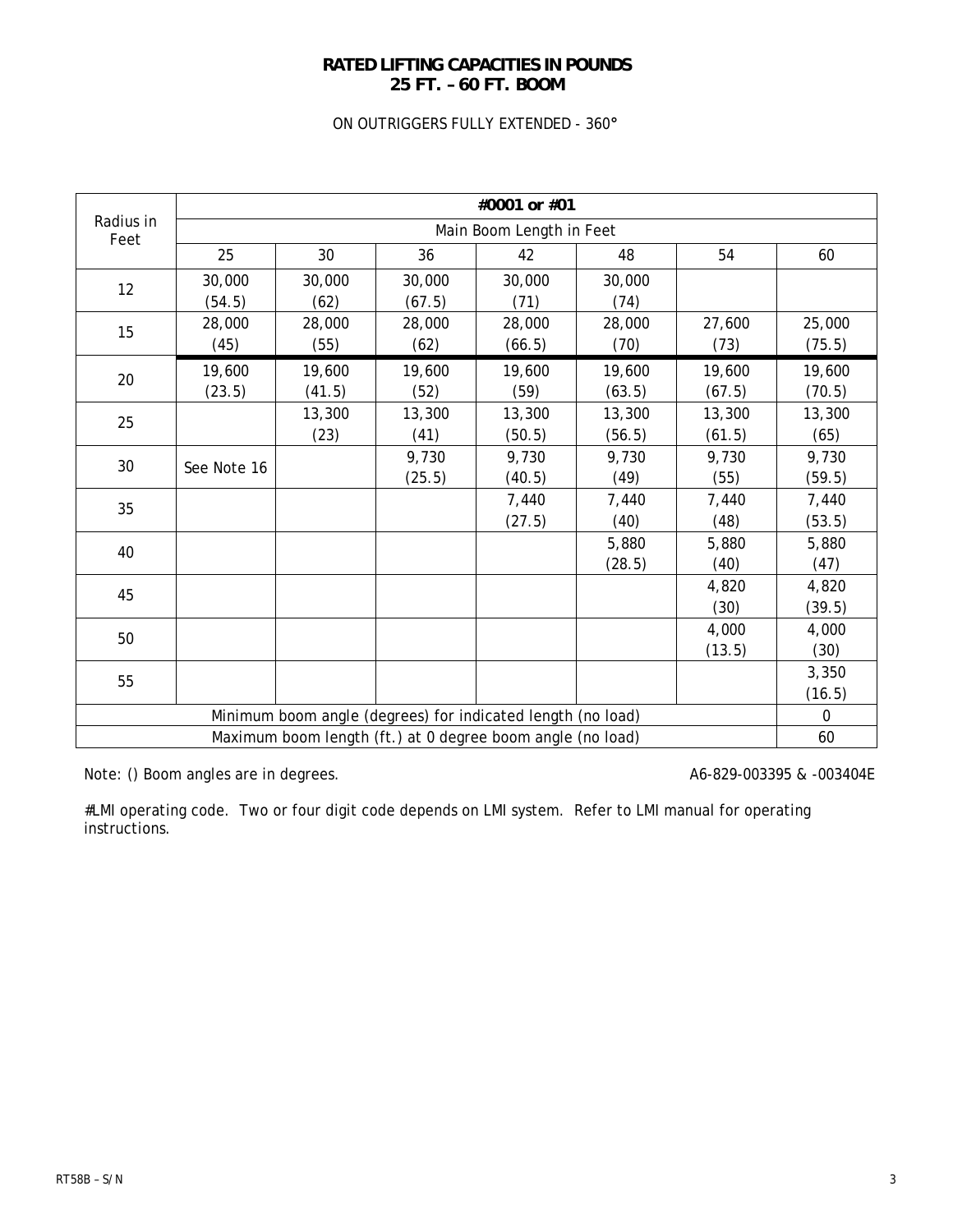## **RATED LIFTING CAPACITIES IN POUNDS 25 FT. – 60 FT. BOOM**

## ON OUTRIGGERS FULLY EXTENDED – OVER FRONT

|                   | #0001 or #01             |        |        |                                                             |        |        |             |  |  |
|-------------------|--------------------------|--------|--------|-------------------------------------------------------------|--------|--------|-------------|--|--|
| Radius in<br>Feet | Main Boom Length in Feet |        |        |                                                             |        |        |             |  |  |
|                   | 25                       | 30     | 36     | 42                                                          | 48     | 54     | 60          |  |  |
| 12                | 30,000                   | 30,000 | 30,000 | 30,000                                                      | 30,000 |        |             |  |  |
|                   | (54.5)                   | (62)   | (67.5) | (71)                                                        | (74)   |        |             |  |  |
| 15                | 28,000                   | 28,000 | 28,000 | 28,000                                                      | 28,000 | 27,600 | 25,000      |  |  |
|                   | (45)                     | (55)   | (62)   | (66.5)                                                      | (70)   | (73)   | (75.5)      |  |  |
| 20                | 22,200                   | 22,200 | 22,200 | 22,200                                                      | 22,200 | 21,900 | 21,500      |  |  |
|                   | (23.5)                   | (41.5) | (52)   | (59)                                                        | (63.5) | (67.5) | (70.5)      |  |  |
| 25                |                          | 17,400 | 17,400 | 17,400                                                      | 17,400 | 17,400 | 17,400      |  |  |
|                   |                          | (23)   | (41)   | (50.5)                                                      | (56.5) | (61.5) | (65)        |  |  |
|                   |                          |        | 14,100 | 14,100                                                      | 14,100 | 14,100 | 14,100      |  |  |
| 30                | See Note 16              |        | (25.5) | (40.5)                                                      | (49)   | (55)   | (59.5)      |  |  |
| 35                |                          |        |        | 11,320                                                      | 11,320 | 11,320 | 11,320      |  |  |
|                   |                          |        |        | (27.5)                                                      | (40)   | (48)   | (53.5)      |  |  |
| 40                |                          |        |        |                                                             | 9,010  | 9,010  | 9,010       |  |  |
|                   |                          |        |        |                                                             | (28.5) | (40)   | (47)        |  |  |
| 45                |                          |        |        |                                                             |        | 7,470  | 7,470       |  |  |
|                   |                          |        |        |                                                             |        | (30)   | (39.5)      |  |  |
| 50                |                          |        |        |                                                             |        | 6,200  | 6,200       |  |  |
|                   |                          |        |        |                                                             |        | (13.5) | (30)        |  |  |
| 55                |                          |        |        |                                                             |        |        | 5,100       |  |  |
|                   |                          |        |        |                                                             |        |        | (16.5)      |  |  |
|                   |                          |        |        | Minimum boom angle (degrees) for indicated length (no load) |        |        | $\mathbf 0$ |  |  |
|                   |                          |        |        | Maximum boom length (ft.) at 0 degree boom angle (no load)  |        |        | 60          |  |  |

Note: () Boom angles are in degrees. And the state of the A6-829-003393 & -003404E

#LMI operating code. Two or four digit code depends on LMI system. Refer to LMI manual for operating instructions.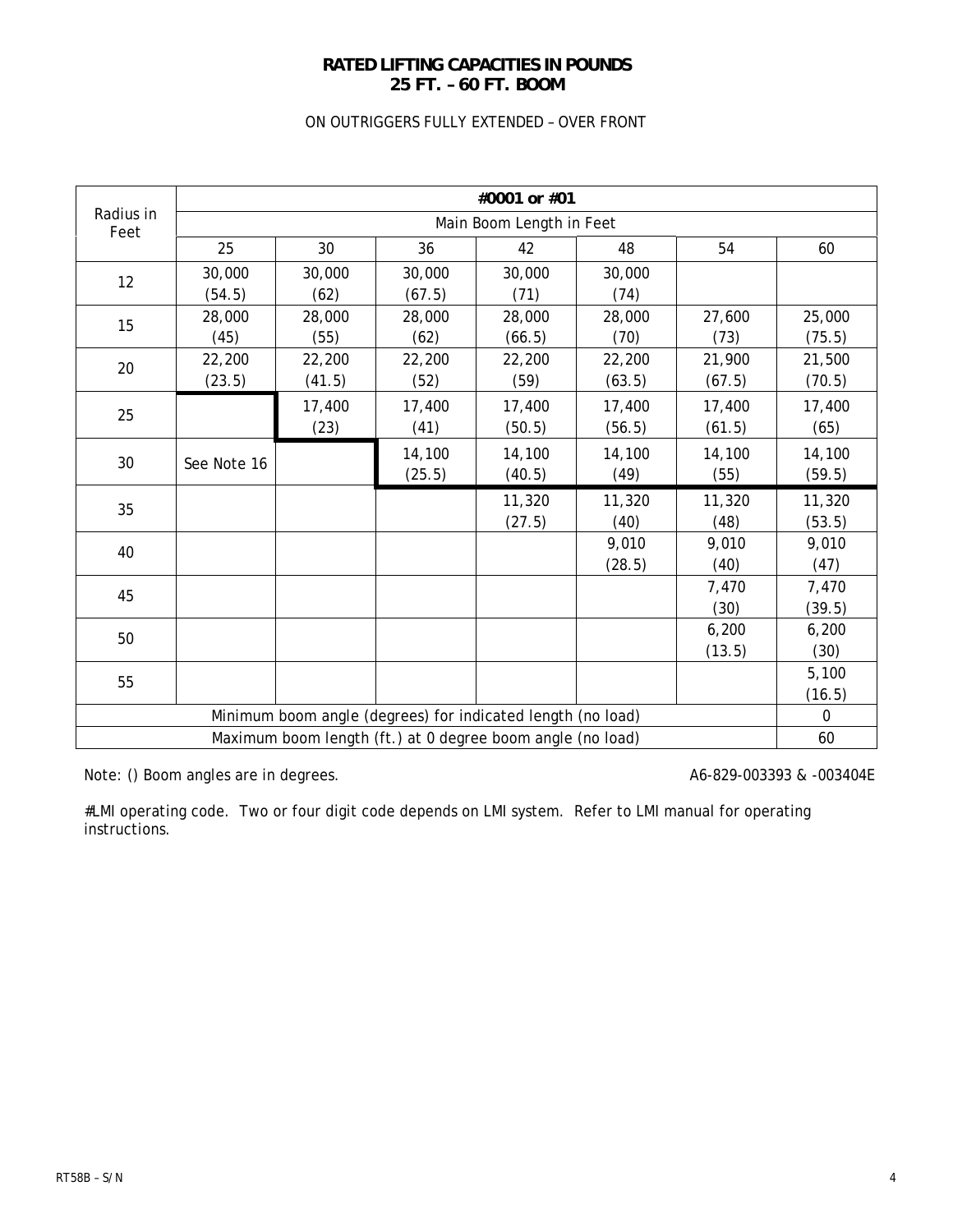## 20 FT. A-FRAME JIB ON OUTRIGGERS - 360**°**

| Main            | #0061         | #0062         | #0063         |
|-----------------|---------------|---------------|---------------|
| Boom            | or #61        | or #62        | or #63        |
| Angle           | n۰            | 15°           | $30^{\circ}$  |
| $(\text{deg.})$ | <b>OFFSET</b> | <b>OFFSET</b> | <b>OFFSET</b> |
| 75              | 9,500         | 6,100         | 4,200         |
|                 | (21.5)        | (25.8)        | (28.9)        |
| 70              | 8,400         | 5,450         | 3.870         |
|                 | (27.8)        | (31.9)        | (34.8)        |
| 65              | 7,140         | 4,850         | 3,660         |
|                 | (33.9)        | (37.8)        | (40.5)        |
| 60              | 5,440         | 4,400         | 3,500         |
|                 | (39.7)        | (43.4)        | (45.9)        |
| 55              | 4,210         | 3,770         | 3,330         |
|                 | (45.3)        | (48.6)        | (50.8)        |
| 50              | 3,410         | 3,200         | 3,200         |
|                 | (50.5)        | (53.6)        | (55.4)        |
| 45              | 2,810         | 2,730         | 2,700         |
|                 | (55.2)        | (58.1)        | (59.6)        |
| 40              | 2,440         | 2,360         | 2,360         |
|                 | (59.6)        | (62.1)        | (63.2)        |
| 35              | 2,150         | 2,040         | 2,040         |
|                 | (63.5)        | (65.6)        | (66.4)        |
| 30              | 1,890         | 1,810         | 1,810         |
|                 | (66.9)        | (68.6)        | (69.1)        |

A6-829-003405C

NOTE: () Reference radii in feet.

- 1. All capacities are in pounds. 20 ft. jib may be used for double line lifting service. Capacities are based on structural strength of 20 ft. jib at a given main boom angle regardless of main boom length.
- 2. WARNING: Operation of this machine with heavier loads than the capacities listed is strictly prohibited. Machine tipping with jib occurs rapidly and without advance warning.
- 3. Capacities listed are with fully extended outriggers only.
- 4. WARNING: Lifting on rubber with jib is prohibited.
- 5. Reference radii listed are for fully extended main boom only.
- 6. No load stability on outriggers with 20 ft. jib installed:
	- a. Min. boom angle for 60 ft. main boom  $= 0^\circ$
	- b. Max. main boom length at 0° boom angle =  $60'$ WEIGHT REDUCTIONS FOR

## LOAD HANDLING DEVICES

| 20 ft. A-FRAME JIB        |              |  |  |  |  |
|---------------------------|--------------|--|--|--|--|
| with 25 ft. - 60 ft. BOOM |              |  |  |  |  |
| * Stowed -                | 248 lbs.     |  |  |  |  |
| * Erected -               | $1,375$ lbs. |  |  |  |  |
|                           |              |  |  |  |  |

Reduction of main boom capacities

| <b>AUXILIARY BOOM HEAD</b>            | $100$ lbs.     |
|---------------------------------------|----------------|
| <b>HOOKBLOCKS and HEADACHE BALLS:</b> |                |
| 12 Ton, 1 Sheave                      | $268$ lbs. $+$ |
| 15 Ton, 2 Sheave                      | 290 lbs. $+$   |
| 22 Ton, 3 Sheave                      | 455 lbs. $+$   |
| 7 1/2 Ton Headache Ball               | 338 lbs. $+$   |
| 5 Ton Headache Ball                   | 172 lbs. $+$   |
|                                       |                |

+ Refer to rating plate for actual weight

When lifting over swingaway and/or jib combinations, deduct total weight of all load handling devices reeved over main boom nose directly from swingaway or jib capacity.

NOTE: All load handling devices and boom attachments are considered part of the load and suitable allowances MUST BE MADE for their combined weights. Weights are for Grove furnished equipment.

## LINE PULLS AND REEVING INFORMATION

| <b>HOISTS</b>              | CABLE SPECS.                                                                             | <b>PERMISSIBLE</b><br>LINE PULLS |
|----------------------------|------------------------------------------------------------------------------------------|----------------------------------|
| Main &<br>Aux.<br>Model 15 | 5/8" (16 mm) 18x19 Class or<br>35x7 Rotation Resistant<br>Min. Breaking Str. 45,400 lbs. | 8,496 lbs.                       |
| Main &<br>Aux.<br>Model 15 | $5/8$ " (16mm)<br>6x37 class EIPS, IWRC<br>Min. Breaking Str. 41,200 lbs.                | 8.496 lbs.                       |

The approximate weight of 5/8" wire rope is 1.0 lb./ft.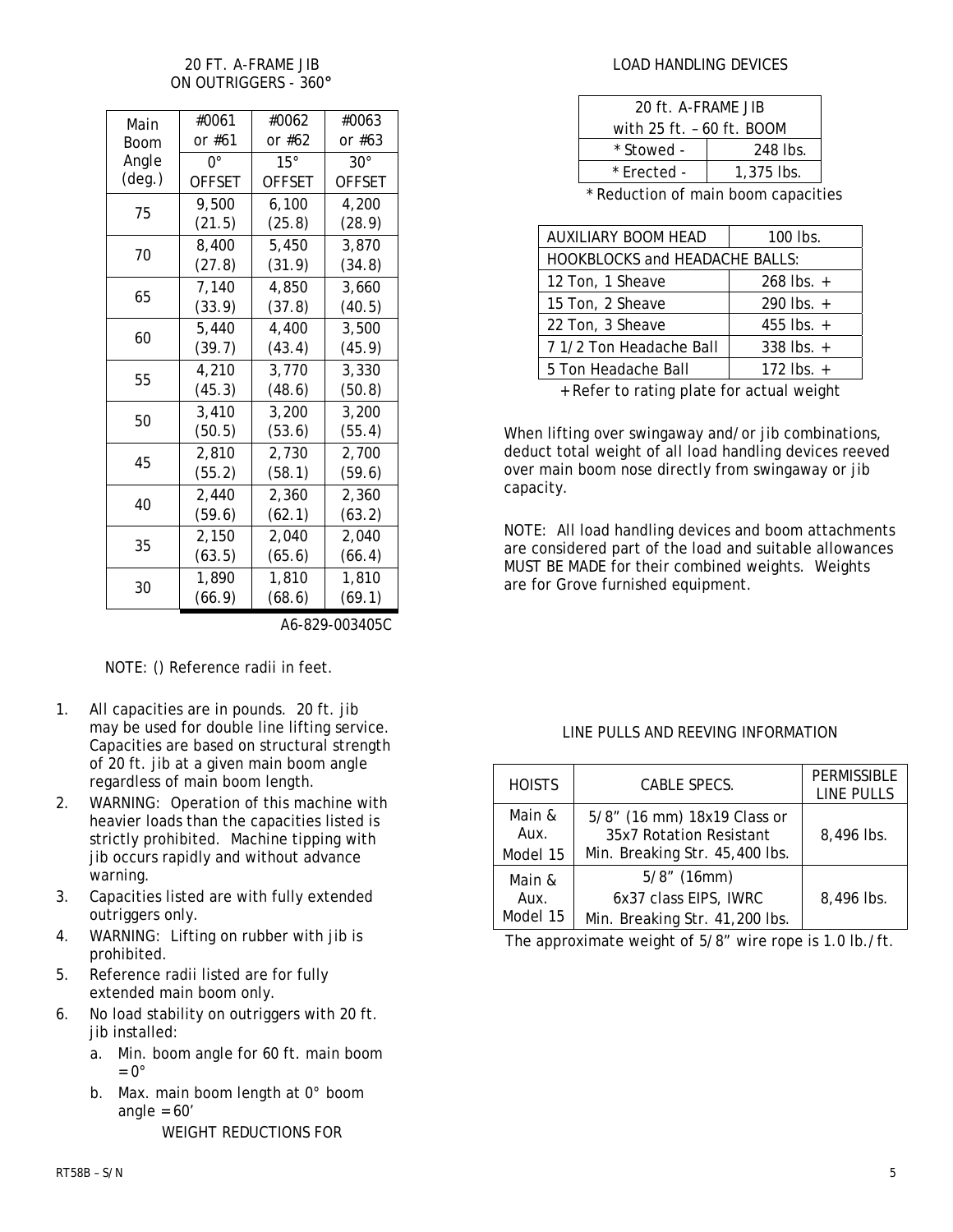|                   | #9005 or #05 |        |                          |        |        |        |  |  |  |
|-------------------|--------------|--------|--------------------------|--------|--------|--------|--|--|--|
| Radius in<br>Feet |              |        | Main Boom Length in Feet |        |        |        |  |  |  |
|                   | 25           | 30     | 36                       | 42     | 48     | 54     |  |  |  |
| 10                | 16,280       |        |                          |        |        |        |  |  |  |
|                   | (60)         |        |                          |        |        |        |  |  |  |
| 12                | 13,000       | 10,000 | 10,000                   | 10,000 | 10,000 |        |  |  |  |
|                   | (54.5)       | (62)   | (67.5)                   | (71)   | (74)   |        |  |  |  |
| 15                | 9,000        | 7,600  | 7,600                    | 7,600  | 7,600  |        |  |  |  |
|                   | (45)         | (55)   | (62)                     | (66.5) | (70)   |        |  |  |  |
| 20                | 5,290        | 5,000  | 5,000                    | 5,000  | 5,000  | 5,000  |  |  |  |
|                   | (23.5)       | (41.5) | (52)                     | (59)   | (63.5) | (67.5) |  |  |  |
| 25                |              | 3,440  | 3,440                    | 3,440  | 3,440  | 3,440  |  |  |  |
|                   |              | (23)   | (41)                     | (50.5) | (56.5) | (61.5) |  |  |  |
| 30                |              |        | 2,440                    | 2,440  | 2,440  | 2,440  |  |  |  |
|                   |              |        | (25.5)                   | (40.5) | (49)   | (55)   |  |  |  |
| 35                |              |        |                          | 1,780  | 1,700  | 1,700  |  |  |  |
|                   |              |        |                          | (27.5) | (40)   | (48)   |  |  |  |
|                   |              |        |                          |        | 1,220  | 1,100  |  |  |  |
| 40                |              |        |                          |        | (28.5) | (40)   |  |  |  |
|                   |              |        |                          |        |        | 820    |  |  |  |
| 45                |              |        |                          |        |        | (30)   |  |  |  |

### **ON RUBBER CAPACITIES WITH 17.5 x 25 TIRES STATIONARY CAPACITIES - 360°**

 **A6-829-009191A** 

# **STATIONARY CAPACITIES – DEFINED ARC OVER FRONT (See note 3)**

|                   | #9005 or #05     |                 |                  |                          |                 |                 |                 |  |  |
|-------------------|------------------|-----------------|------------------|--------------------------|-----------------|-----------------|-----------------|--|--|
| Radius in<br>Feet |                  |                 |                  | Main Boom Length in Feet |                 |                 |                 |  |  |
|                   | 25               | 30              | 36               | 42                       | 48              | 54              | 60              |  |  |
| 10                | 24,100<br>(60)   |                 |                  |                          |                 |                 |                 |  |  |
| 12                | 22,060<br>(54.5) | 16,000<br>(62)  | 16,000<br>(67.5) | 16,000<br>(71)           | 10,000<br>(74)  |                 |                 |  |  |
| 15                | 17,380<br>(45)   | 13,000<br>(55)  | 13,000<br>(62)   | 13,000<br>(66.5)         | 10,000<br>(70)  |                 |                 |  |  |
| 20                | 11,340<br>(23.5) | 9,600<br>(41.5) | 9,600<br>(52)    | 9,600<br>(59)            | 9,600<br>(63.5) | 9,600<br>(67.5) |                 |  |  |
| 25                |                  | 7,650<br>(23)   | 7,650<br>(41)    | 7,500<br>(50.5)          | 7,500<br>(56.5) | 7,500<br>(61.5) |                 |  |  |
| 30                |                  |                 | 5,660<br>(25.5)  | 5,660<br>(40.5)          | 5,660<br>(49)   | 5,660<br>(55)   | 5,660<br>(59.5) |  |  |
| 35                |                  |                 |                  | 4,340<br>(27.5)          | 4,340<br>(40)   | 4,340<br>(48)   | 4,340<br>(53.5) |  |  |
| 40                |                  |                 |                  |                          | 3,410<br>(28.5) | 3,410<br>(40)   | 3,410<br>(47)   |  |  |
| 45                |                  |                 |                  |                          |                 | 2,750<br>(30)   | 2,750<br>(39.5) |  |  |
| 50                |                  |                 |                  |                          |                 | 2,180<br>(13.5) | 2,150<br>(30)   |  |  |
| 55                |                  |                 |                  |                          |                 |                 | 1,600<br>(16.5) |  |  |

NOTE: () Boom angles are in degrees. After the state of the state of the state of the A6-829-009166A

 $\mathsf{r}$ 

#LMI operating codes. Two or four digit code depends on LMI system. Refer to LMI manual for operating instructions. RT58B – S/N 6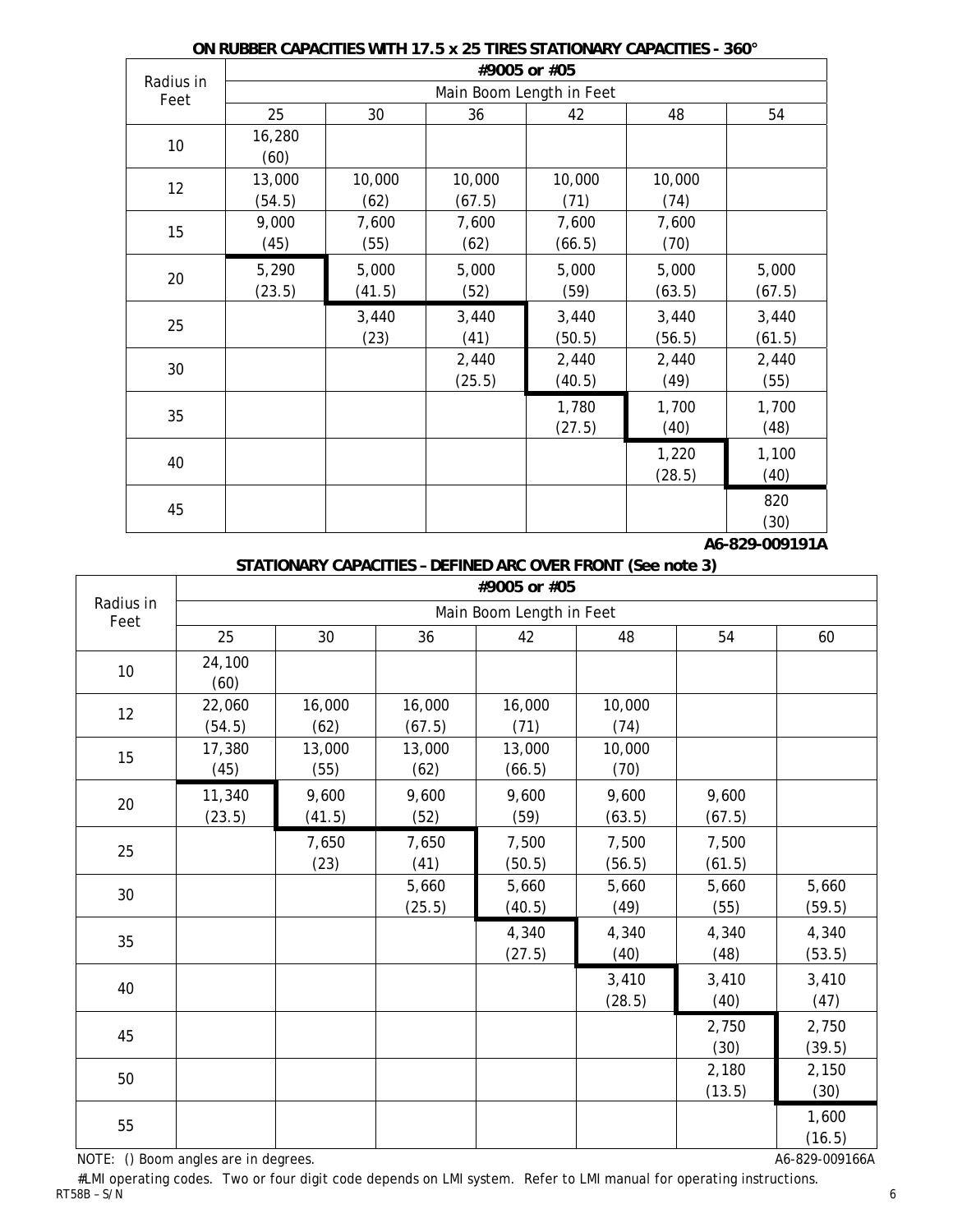## **ON RUBBER CAPACITIES WITH 17.5 x 25 TIRES (cont'd.)**

## PICK & CARRY CAPACITIES – UP TO 2.5 MPH BOOM CENTERED OVER FRONT (See note 7)

|                   | #9006 or #06                         |                 |                  |                  |                 |                 |                                   |  |  |
|-------------------|--------------------------------------|-----------------|------------------|------------------|-----------------|-----------------|-----------------------------------|--|--|
| Radius<br>in Feet | Main Boom Length in Feet             |                 |                  |                  |                 |                 |                                   |  |  |
|                   | 25                                   | 30              | 36               | 42               | 48              | 54              | 60                                |  |  |
| 10 <sup>°</sup>   | 24,750<br>(60)                       |                 |                  |                  |                 |                 |                                   |  |  |
| 12                | 21,030<br>(54.5)                     | 13,700<br>(62)  | 13,700<br>(67.5) |                  |                 |                 |                                   |  |  |
| 15                | 16,830<br>(45)                       | 11,100<br>(55)  | 11,100<br>(62)   | 11,100<br>(66.5) | 11,100<br>(70)  |                 |                                   |  |  |
| 20                | 11,340<br>(23.5)                     | 8,670<br>(41.5) | 8,670<br>(52)    | 8,300<br>(59)    | 8,300<br>(63.5) |                 |                                   |  |  |
| 25                |                                      | 7,650<br>(23)   | 7,650<br>(41)    | 6,400<br>(50.5)  | 6,400<br>(56.5) | 6,400<br>(61.5) |                                   |  |  |
| 30                |                                      |                 | 5,410<br>(25.5)  | 5,000<br>(40.5)  | 5,000<br>(49)   | 5,000<br>(55)   | 5,000<br>(59.5)                   |  |  |
| 35                |                                      |                 |                  | 4,340<br>(27.5)  | 4,000<br>(40)   | 4,000<br>(48)   | 4,000<br>(53.5)                   |  |  |
| 40                |                                      |                 |                  |                  | 3,410<br>(28.5) | 3,100<br>(40)   | 3,100<br>(47)                     |  |  |
| 45                |                                      |                 |                  |                  |                 | 2,750<br>(30)   | 2,500<br>(39.5)                   |  |  |
| 50                |                                      |                 |                  |                  |                 | 2,180<br>(13.5) | 2,000<br>(30)                     |  |  |
| 55                | NOTE: () Boom angles are in degrees. |                 |                  |                  |                 |                 | 1,600<br>(16.5)<br>A6-829-009192A |  |  |

#LMI operating codes. Two or four digit code depends on LMI system. Refer to LMI manual for operating instructions.

1. Capacities are in pounds and do not exceed 75% of tipping loads as determined by test in accordance with SAE J765.

2. Capacities are applicable to machines equipped with 17.5 x 25 (20 ply) bias ply tires, at 95 psi cold inflation pressure (85 psi for 2.5 mph pick & carry capacities).

3. Defined Arc – Over front includes 6° on either side of longitudinal centerline of machine.

- 4. Capacities appearing above the bold line are based on structural strength and tipping should not be relied upon as a capacity limitation.
- 5. Capacities are applicable only with machine on firm level surface.
- 6. On rubber lifting with jib not permitted.
- 7. For pick and carry operation, boom must be centered over front of machine, mechanical swing lock engaged and load restrained from swinging. When handling loads in the structural range with capacities close to maximum ratings, travel should be reduced to creep speeds.
- 8. Axle lockouts must be functioning when lifting on rubber.
- 9. All lifting depends on proper tire inflation, capacity and condition. Capacities must be reduced for lower tire inflation pressures. See lifting capacity chart for tire used. Damaged tires are hazardous to safe operation of crane.
- 10. Lifting loads at close radii directly over the operator's compartment is not recommended.
- 11. Creep not over 200 ft. of movement in any 30 minute period and not exceeding 1 mph.

|                    | No Load Stability Data                         | Main Boom<br>$60$ ft. | Main Boom<br>& 20' Jib |
|--------------------|------------------------------------------------|-----------------------|------------------------|
| Front<br>(No Load) | Minimum boom angle (deg.) for indicated length |                       |                        |
|                    | Maximum boom length (ft.) at 0 deg. boom angle | 60                    | 80                     |
| 360 Deg.           | Minimum boom angle (deg.) for indicated length | 10                    | 42                     |
| (No Load)          | Maximum boom length (ft.) at 0 deg. boom angle | 54                    | 70                     |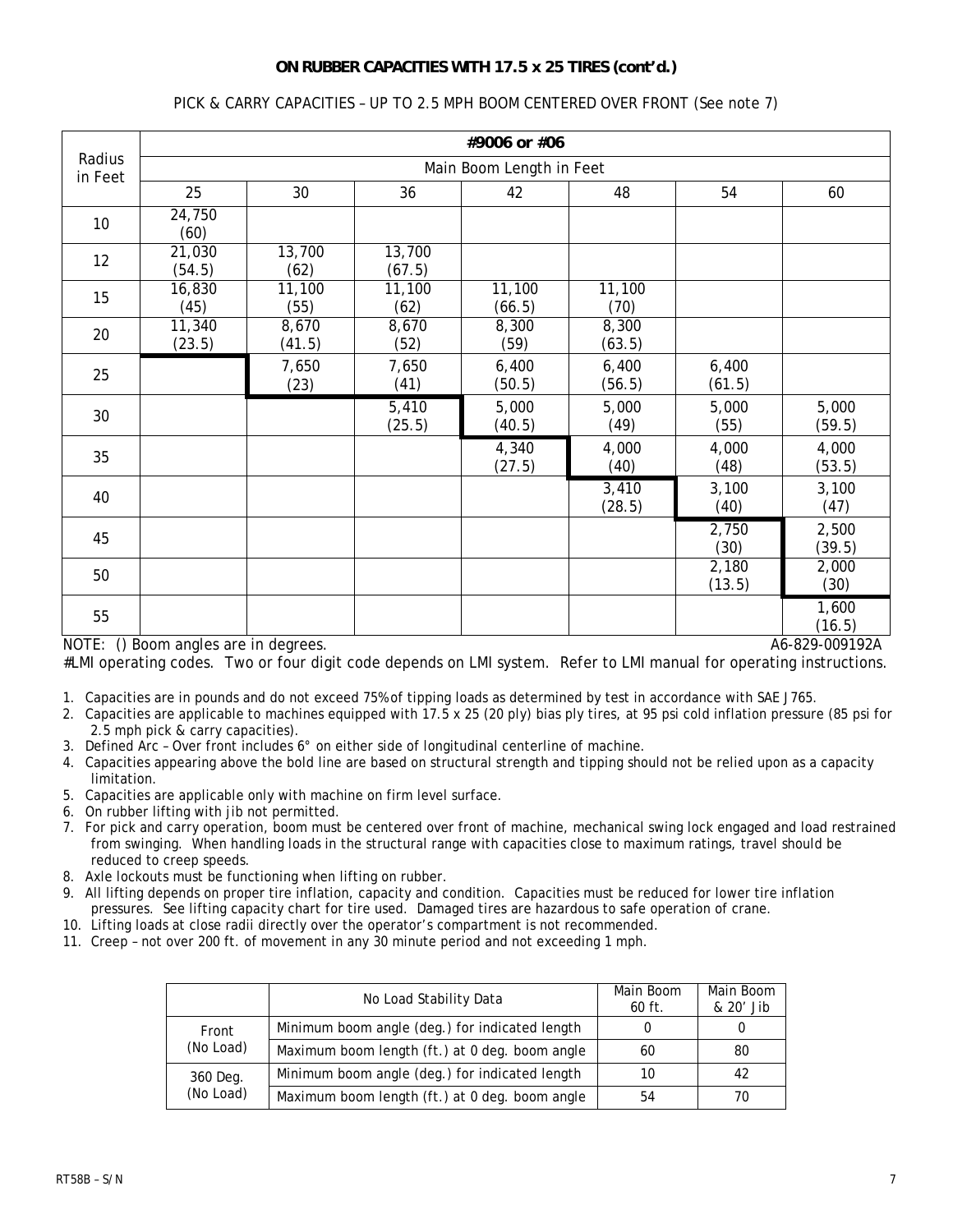

 $\bf 8$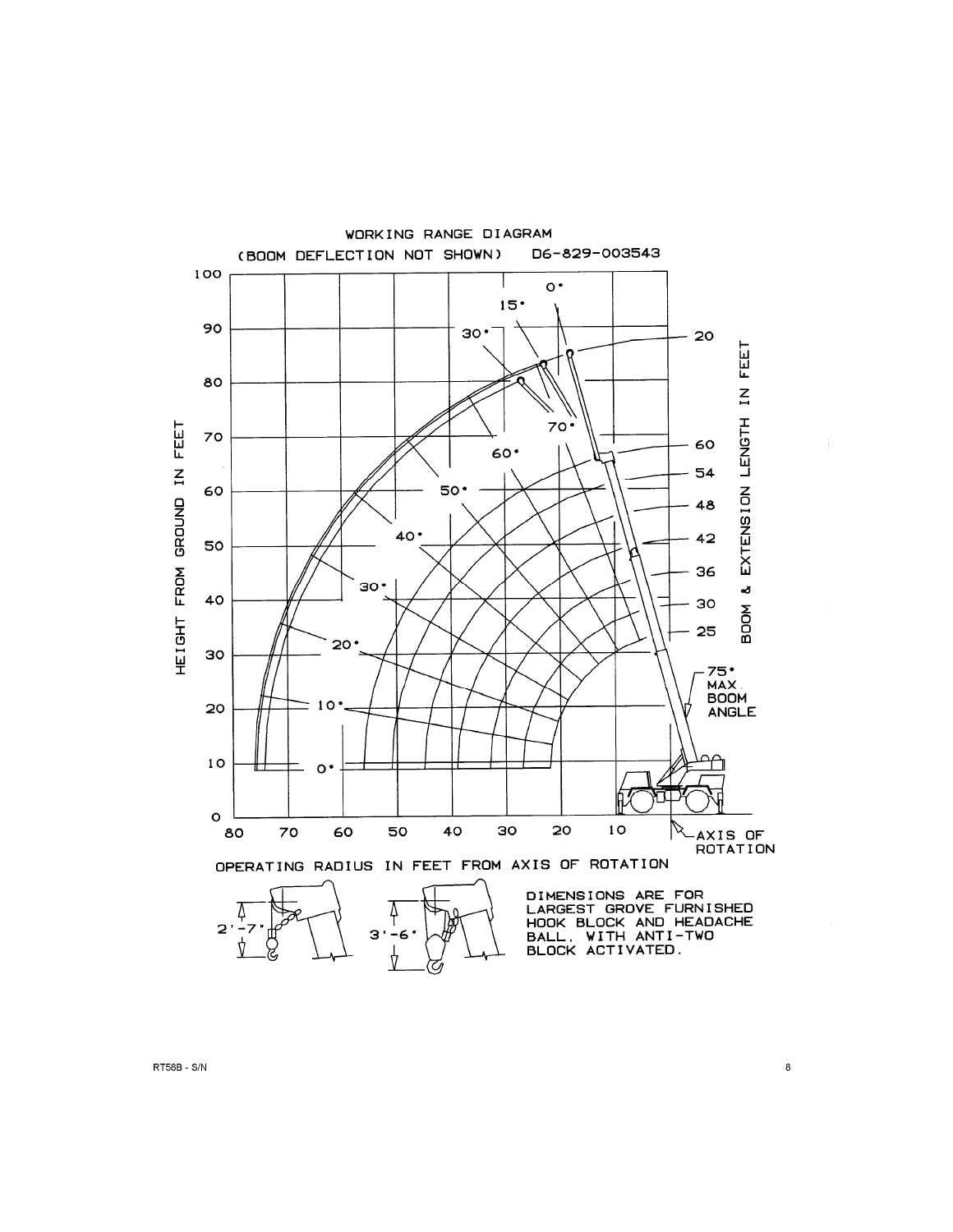

RT58B - S/N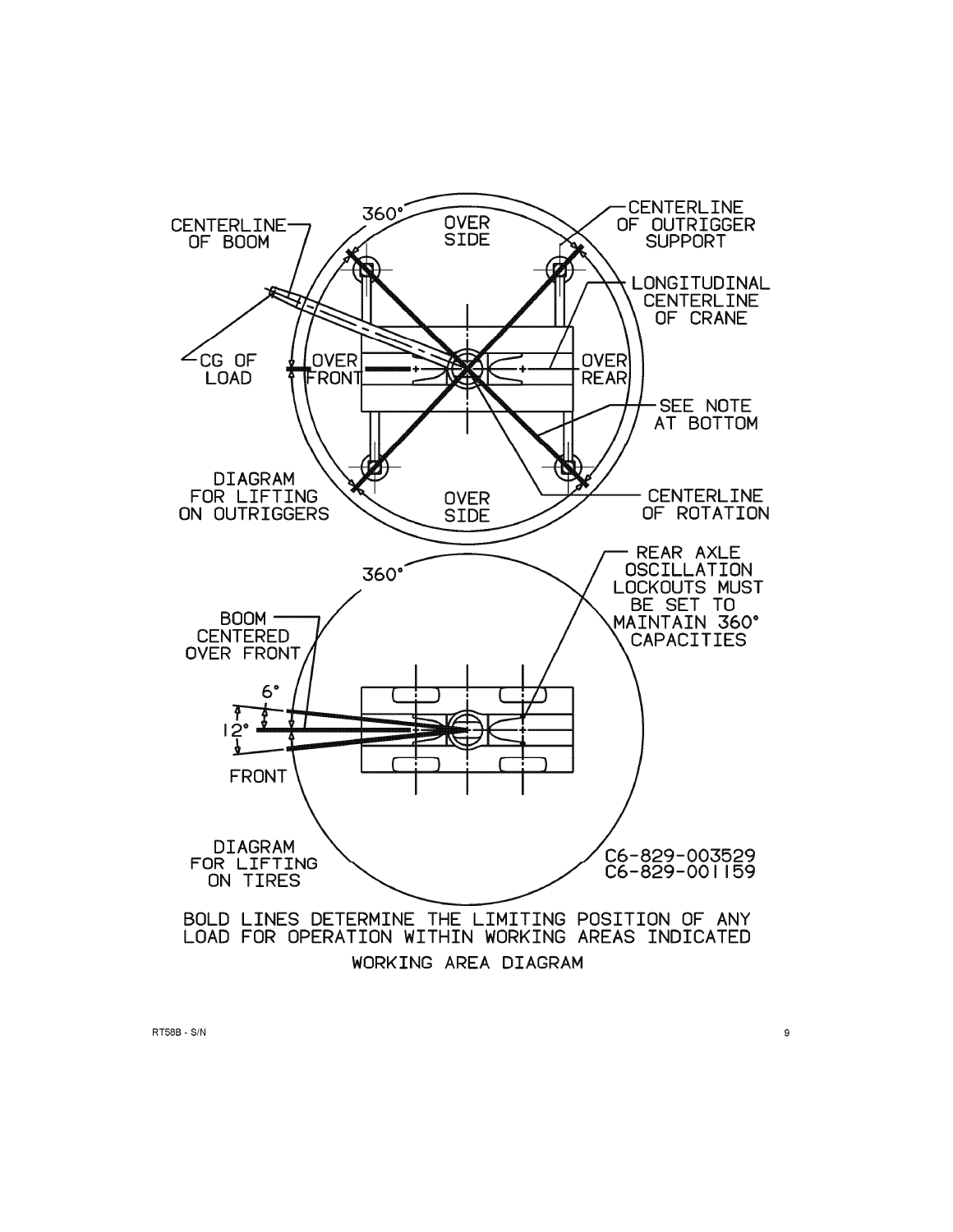### **ZERO DEGREE BOOM ANGLE CHARTS**

### **ON OUTRIGGERS FULLY EXTENDED – 360 DEGREES**

| <b>Boom</b> | Main Boom Length in Feet |                |               |               |               |               |                 |  |
|-------------|--------------------------|----------------|---------------|---------------|---------------|---------------|-----------------|--|
| Angle       | 25                       | 30             | ົ<br>36       | 42            | 48            | 54            | 60              |  |
| 0°          | 15,150<br>(21.8)         | 11,550<br>(27) | 8,250<br>(33) | 6.140<br>(39) | 4,820<br>(45) | 3,850<br>(51) | 2,970<br>(56.6) |  |

### **ON RUBBER 17.5 x 25 TIRES**

| Stationary Capacity Defined Arc Over Front |                          |       |       |       |       |       |        |  |  |
|--------------------------------------------|--------------------------|-------|-------|-------|-------|-------|--------|--|--|
| <b>Boom</b>                                | Main Boom Length in Feet |       |       |       |       |       |        |  |  |
| Angle                                      | 25                       |       | 36    |       | 48    | 54    | 60     |  |  |
| $0^{\circ}$                                | 9,880                    | 6,680 | 4,820 | 3.570 | 2.750 | 2,060 | 480, ا |  |  |
|                                            | (21.8)                   | (27)  | (33)  | (39)  | (45)  | (51)  | (56.6) |  |  |

| Stationary Capacity 360° Arc |                          |       |       |       |  |  |  |  |
|------------------------------|--------------------------|-------|-------|-------|--|--|--|--|
| <b>Boom</b>                  | Main Boom Length in Feet |       |       |       |  |  |  |  |
| Angle                        | 25                       |       |       |       |  |  |  |  |
| ∩∘                           | 4,560                    | 2,950 | 2,030 | 1,320 |  |  |  |  |
|                              | (21.8)                   |       | (33)  | (39)  |  |  |  |  |

| Pick & Carry Capacities Up to 2.5 MPH Boom Centered Over Front |                          |               |               |               |               |               |                |  |  |
|----------------------------------------------------------------|--------------------------|---------------|---------------|---------------|---------------|---------------|----------------|--|--|
| <b>Boom</b>                                                    | Main Boom Length in Feet |               |               |               |               |               |                |  |  |
| Angle                                                          | 25                       | 30            | 36            | 42            | 48            | 54            | 60             |  |  |
| n۰                                                             | 9,880<br>(21.8)          | 5,990<br>(27) | 4,750<br>(33) | 3,570<br>(39) | 2.750<br>(45) | 2.060<br>(51) | ,480<br>(56.6) |  |  |

A6-829-010016

Note: () Reference radii in feet.